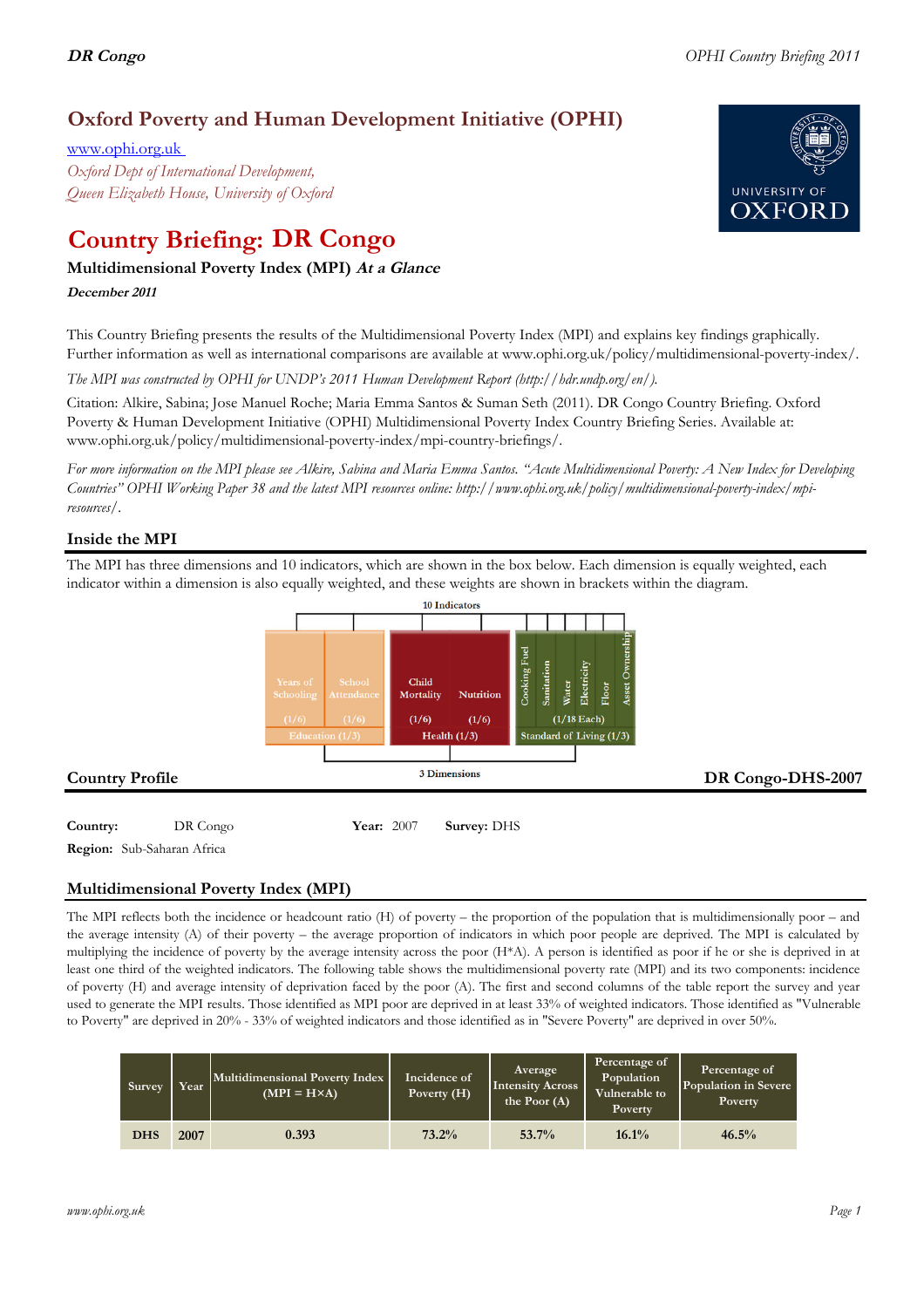### **Comparing the MPI with Other Poverty Measures**

Column chart A compares the poverty rate using the MPI with three other commonly used poverty measures. The height of the first column denotes the percentage of people who are MPI poor (also called the incidence or headcount ratio). The second and third columns denote the percentages of people who are poor according to the \$1.25 a day income poverty line and \$2.00 a day line, respectively. The final column denotes the percentage of people who are poor according to the national income poverty line. The table on the right-hand side reports various descriptive statistics for the country. The statistics shaded in khaki/olive are taken from the year closest to the year of the survey used to calculate the MPI. The year is provided below each column in chart A.



|                 |                         | Summary                                                                                                                                                |          |  |  |
|-----------------|-------------------------|--------------------------------------------------------------------------------------------------------------------------------------------------------|----------|--|--|
| erty Measures   |                         | 0.393<br>Multidimensional Poverty Index                                                                                                                |          |  |  |
|                 |                         | Percentage of MPI Poor (H)                                                                                                                             | 73.2%    |  |  |
| 79.6%           | 71.3%                   | Average Intensity of Deprivation (A)                                                                                                                   | 53.7%    |  |  |
|                 |                         | Percentage of Income Poor (\$1.25 a day) <sup><math>\ddagger</math></sup>                                                                              | $59.2\%$ |  |  |
|                 |                         | Percentage of Income Poor $(\$2.00 \text{ a day})^{\ddagger}$                                                                                          | 79.6%    |  |  |
|                 |                         | Percentage of Poor (National Poverty Line) <sup>#</sup>                                                                                                | 71.3%    |  |  |
|                 |                         | Human Development Index 2011*                                                                                                                          | 0.286    |  |  |
| US\$2 a day     | <b>National Poverty</b> | $HDI$ rank*                                                                                                                                            | 187      |  |  |
| 2006            | Line<br>2006            | $HDI category*$                                                                                                                                        | Low      |  |  |
| <b>⁄Ieasure</b> |                         | # The World Bank (2011). "World Development Indicators." Washington, DC.<br>* UNDP (2011). "Human Development Report", Statistical Table 1 . New York. |          |  |  |

te: For population figures and numbers of MPI poor people, consult the tables on OPHI's te: http://www.ophi.org.uk/policy/multidimensional-poverty-index/

#### **Comparing the MPI with Other Poverty Measures**

Column chart B shows the percentage of people who are MPI poor (also called the incidence or headcount) in the 109 developing countries analysed. The column denoting this country is dark, with other countries shown in light grey. The dark dots denote the percentage of people who are income poor according to the \$1.25 a day poverty line in each country. The graph above tells you the year this data comes from. Dots are only shown where the income data available is within three years of the MPI survey year.



**B. Headcounts of MPI Poor and \$1.25/day Poor**



*www.ophi.org.uk Page 2*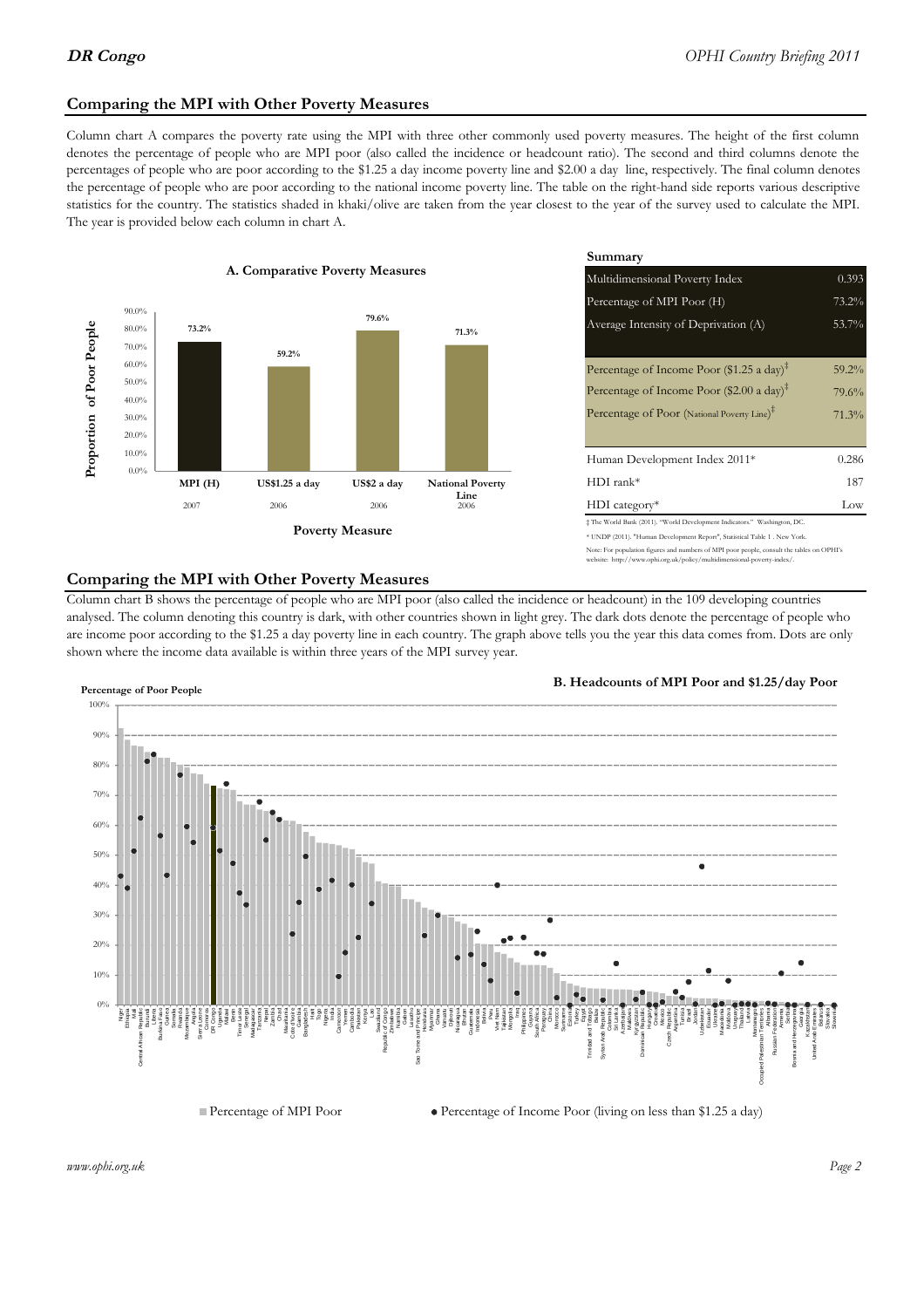#### **Incidence of Deprivation in Each of the MPI Indicators**

The MPI uses 10 indicators to measure poverty in three dimensions: education, health and living standards. The bar chart to the left reports the proportion of the population that is poor and deprived in each indicator. We do not include the deprivation of non-poor people. The spider diagram to the right compares the proportions of the population that are poor and deprived across different indicators. At the same time it compares the performance of rural areas and urban areas with that of the national aggregate. Patterns of deprivation may differ in rural and urban areas.







#### **Composition of the MPI**

The MPI can be broken down to see directly how much each indicator contributes to multidimensional poverty. The following figure shows the composition of the MPI using a pie chart. Each piece of the pie represents the percentage contribution of each indicator to the overall MPI of the country. The larger the slice of the pie chart, the bigger the weighted contribution of the indicator to overall poverty.

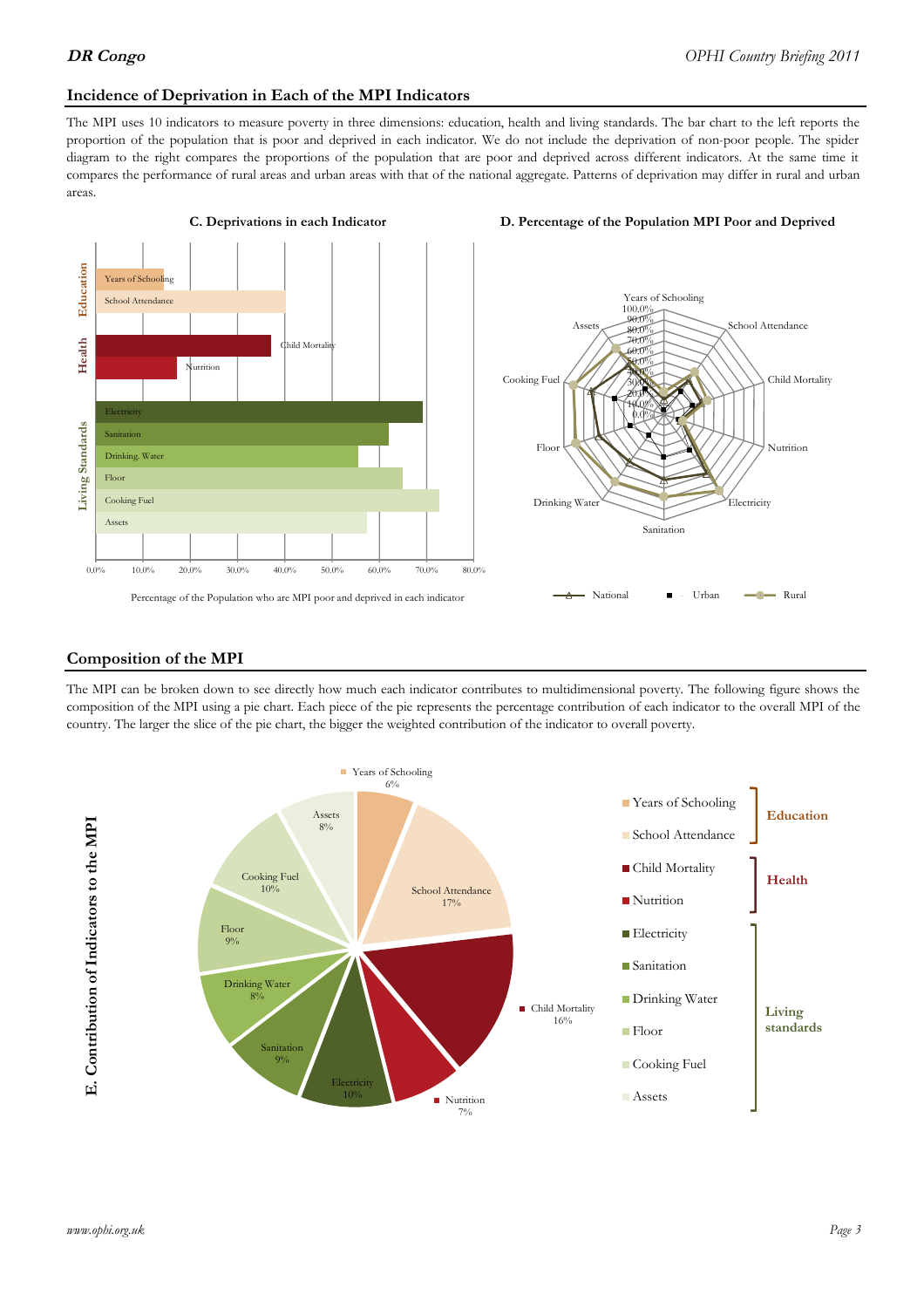### **Decomposition of MPI by Region**

The MPI can be decomposed by different population subgroups, then broken down by dimension, to show how the composition of poverty differs between different regions or groups. On the left-hand side of column chart F, the height of each of the three bars shows the level of MPI at the national level, for urban areas, and for rural areas, respectively. Inside each bar, different colours represent the contribution of different weighted indicators to the overall MPI. On the right-hand side of column chart F, the colours inside each bar denote the percentage contribution of each indicator to the overall MPI, and all bars add up to 100%. This enables an immediate visual comparison of the composition of poverty across regions.



#### **F. Contribution of Indicators to the MPI at the National Level, for Urban Areas, and for Rural Areas**

#### **Intensity of Multidimensional Poverty**

Recall that i) a person is considered poor if they are deprived in at least one third of the weighted indicators and ii) the intensity of poverty denotes the proportion of indicators in which they are deprived. A person who is deprived in 100% of the indicators has a greater intensity of poverty than someone deprived in 40%. The following figures show the percentage of MPI poor people who experience different intensities of poverty. The pie chart below breaks the poor population into seven groups based on the intensity of their poverty. For example, the first slice shows deprivation intensities of greater than 33% but strictly less than 40%. It shows the proportion of poor people whose intensity (the percentage of indicators in which they are deprived) falls into each group. The column chart H reports the proportion of the population in a country that is poor in that percentage of indicators or more. For example, the number over the 40% bar represents the percentage of people who are deprived in 40% or more indicators.



**G. Intensity of Deprivation Among MPI Poor**



Intensity of Poverty